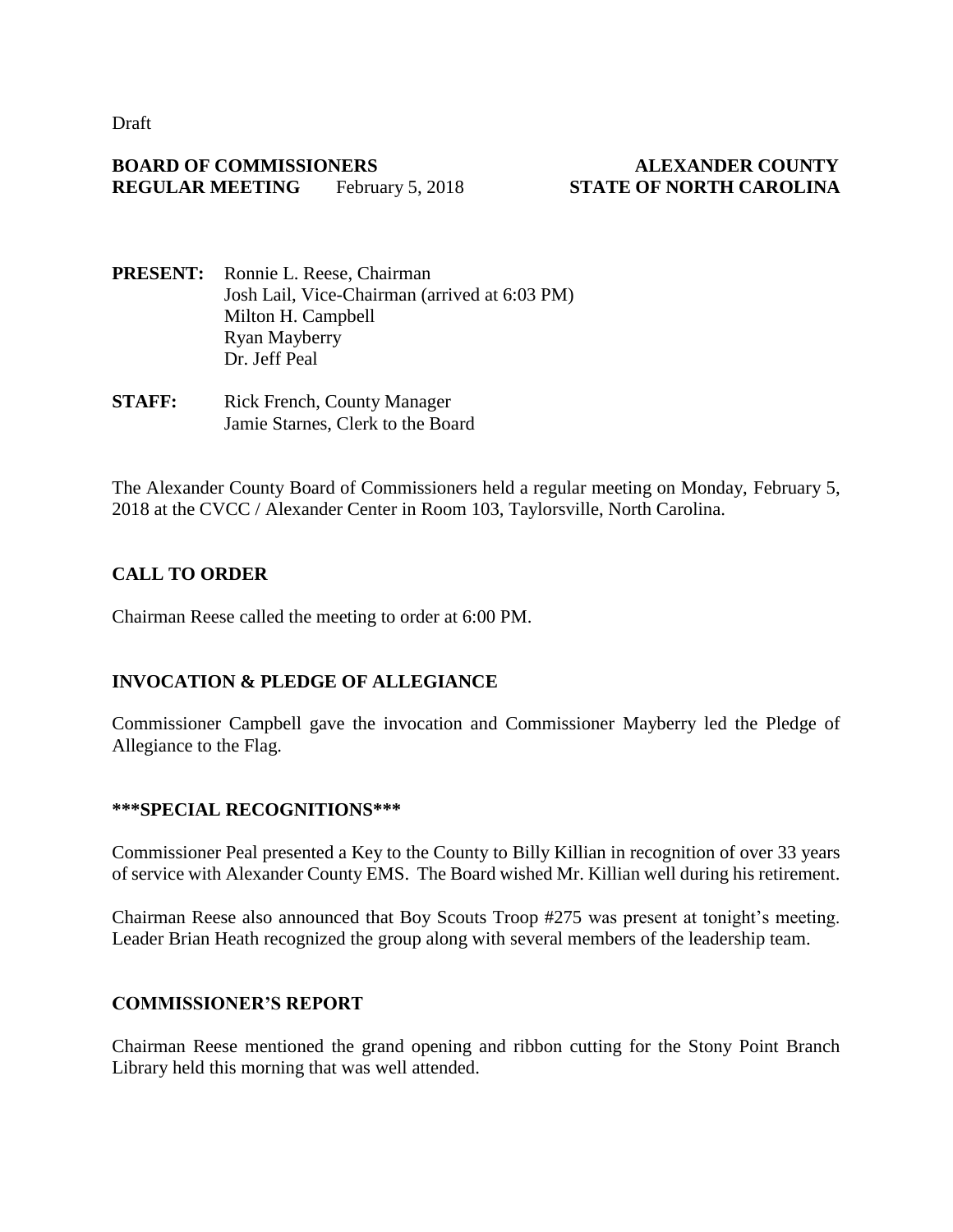Commissioner Peal commended the Alexander County Health Department and mentioned a few of the programs currently offered such as the dental clinic, telehealth program, etc.

#### **ADOPTION OF AGENDA**

Commissioner Campbell made a motion to adopt the agenda as presented. Commissioner Peal seconded the motion, which passed unanimously.

#### **PUBLIC COMMENT**

There was no one present to speak during the Public Comment Period.

## **PUBLIC HEARING: EDC PROPERTY TAX INCENTIVE GRANT – SCHNEIDER MILLS**

David Icenhour, Economic Development Director, requested approval of a Property Tax Incentive Grant for Schneider Mills relating to the purchase of new equipment with an investment of at least \$1 million. The proposed grant will consist of a payment to the company equal to 50% of taxes paid on the new investment over a period of 4 years. Mr. Icenhour added that the grant requires Schneider Mills must retain at least 95% of its current 274 full-time employees.

After a motion by Chairman Reese, second by Vice-Chairman Lail, and unanimous vote, Chairman Reese called the public hearing to order and requested any comments. There being none, Commissioner Peal made a motion to close the public hearing. Commissioner Campbell seconded the motion, which passed unanimously.

Vice-Chairman Lail made a motion to approve the Property Tax Incentive Grant Schneider Mills. Commissioner Mayberry seconded the motion, which passed unanimously.

#### **PROJECT BUDGET ORDINANCE #P-2 FOR BOREALIS COMPOUNDS, INC.**

David Icenhour, Economic Development Director, presented Project Budget Ordinance #P-2 for Borealis Compounds, Inc. which budgets for a \$740,000 CDBG Building Reuse grant along with \$30,000 from Alexander County for environmental review and administration costs through the WPCOG. Borealis Compounds, an automotive plastics company, recently purchased the Alexander Railroad shell building in the Industrial Park and has pledged the creation of at least 37 jobs.

Commissioner Mayberry made a motion to approve Project Budget Ordinance #P-2 for Borealis Compounds, Inc. Commissioner Campbell seconded the motion, which passed unanimously.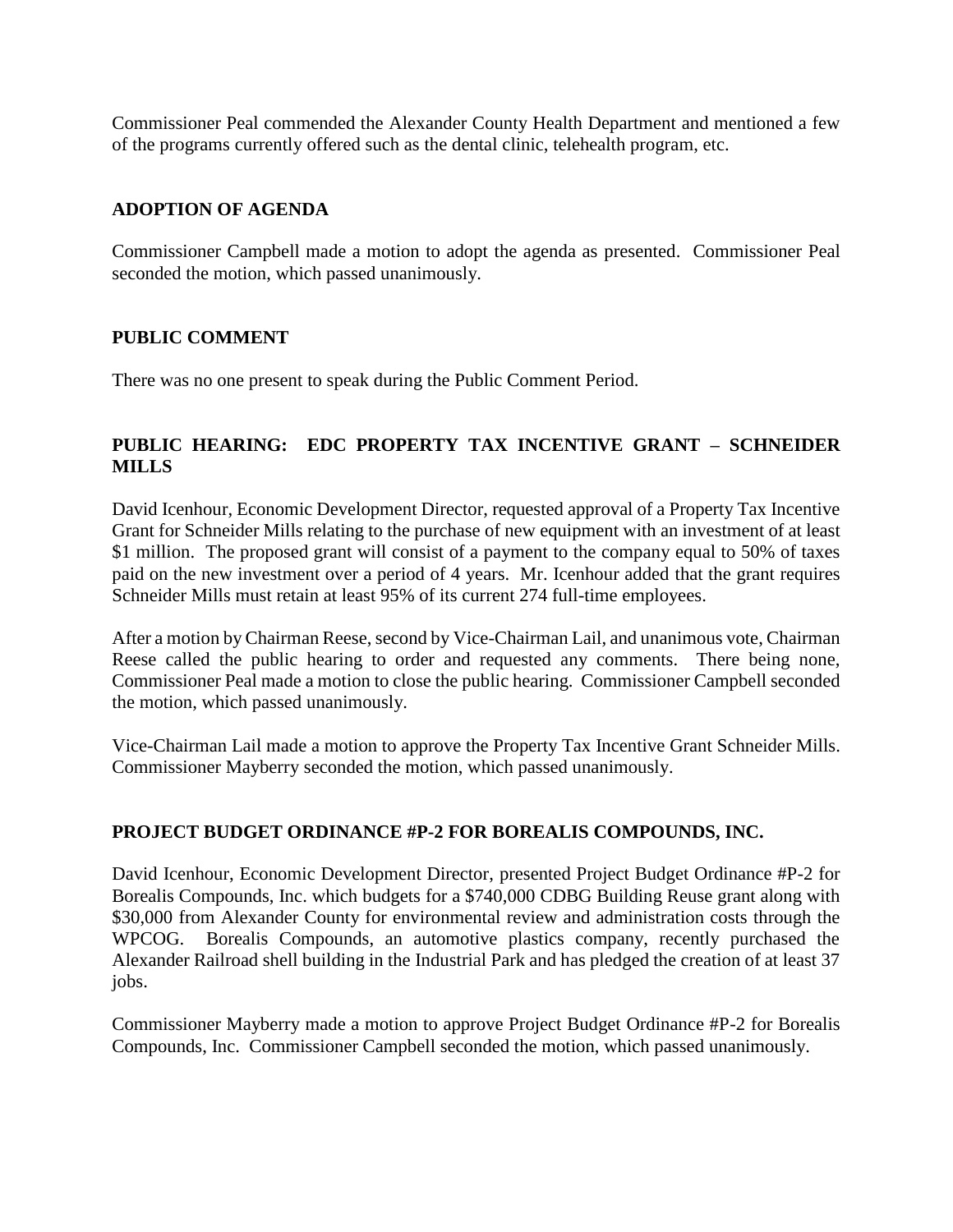## **DOLLY PARTON'S IMAGINATION LIBRARY PRESENTATION**

Dale Clary, ACPC Board Chair, began the presentation with an overview of services and programs provided by the Alexander County Partnership for Children for children ages birth to 5 to ensure they enter school healthy and ready to succeed such as NC Pre-K, Circle of Parents, Safe Kids, etc. Natasha Williams, ACPC Literacy Coordinator, elaborated on the Play to Learn and Raising a Reader Programs.

Dolly Parton began her Imagination Library in 1995 to provide books to children in her Tennessee hometown. The program was such a success that it became national in 2000 and now serves over one million children worldwide. Ms. Williams explained that each child enrolled receives one age appropriate book in the mail each month until their  $5<sup>th</sup>$  birthday, noting that NC lawmakers appropriated funding for Smart Start to administer the Imagination Library across the entire state. The Partnership has enrolled 495 Alexander County children in the program since November 2017 and distributed 757 books.

Online registration can be completed at [www.alexanderchildren.org](http://www.alexanderchildren.org/) and paper registration forms are available at the Partnership Office and at each Library branch. A kick-off event is scheduled for Friday, February  $16<sup>th</sup>$  at the ACHS Auditorium at 6:30 PM.

#### **2017 YEAR IN REVIEW**

Rick French, County Manager, gave the 2017 Year in Review that included the following projects:

Borealis Compounds, <u>Inc.</u> – This automotive plastics company purchased the Alexander Railroad shell building in the Alexander Industrial Park in May 2017 and plans to invest \$15 million initially and create 37 jobs.

Industrial Park Pump Station – Alexander County has pledged \$298,349 to match a grant from the ARC to construct a new sewer pump station in the Industrial Park to serve the Borealis plant along with other possible industries.

Shurtape Technologies Sewer Project – Includes installation of 18,000 linear feet of 6-inch force main sewer lines and a 175 gallon-per-minute pump station made possible by the Golden LEAF Foundation, ARC, and Alexander County. Once completed, Shurtape will no longer be dependent on its aging, on-site treatment facility. They have pledged to retain 160 jobs for the grant.

Stony Point Elementary School Sewer – In November 2017, the County applied for a CDBG-I grant through the NCDEQ in the amount of \$894,750 to extend sewer from the Shurtape line to Stony Point Elementary School. The grant requires a County match of \$89,250.

Bethlehem Sewer Project – The County has applied for a loan through the NC Clean Water State Revolving Loan Fund to install over 30,000 linear feet of sewer lines, upgrade two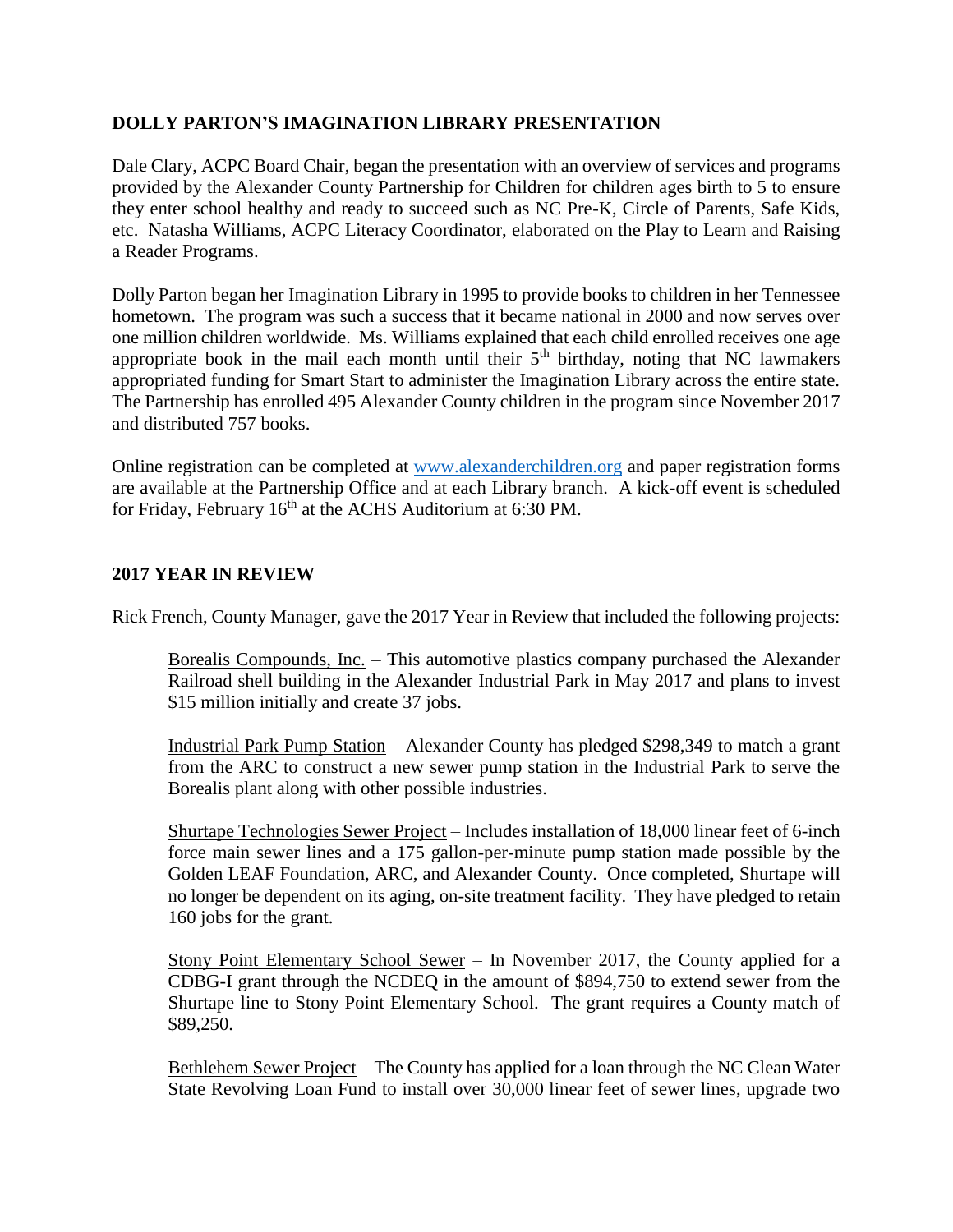pump stations, and construct a new pump station in the Bethlehem area. The first \$3 million will be zero-interest and the rate for the remaining \$2,181,300 will be a maximum of 1.91% over 20 years. Pending loan approval, construction should begin in the first quarter of 2019 with completion in 18-24 months.

Water System Extension Project – Another Clean Water Revolving Loan application will extend 76,000 linear feet of water lines to unserved areas of Teague Town Road, Polly Bowman Road, B&T Lane, Ned Herman Road, Zeb Watts Road, Liberty Grove Church Road, Dula Loop, Fox Court, and Icard Ridge Road. The first \$3 million of this loan will also be interest free and the remaining \$1,971,335 at no more than 1.91%.

Broadband Feasibility Study – Open Broadband, LLC recently completed the Broadband Feasibility Study that identified vertical assets and recommended the utilization of fixedwireless service as well as a pilot program with a new ISP to deploy symmetric high-speed broadband in un/underserved areas.

CVCC /Alexander Applied Technologies Center – Made possible with grants from EDA, Golden LEAF, ARC, and Duke Energy Foundation along with County funding, this 37,500 square foot training center houses the Furniture Academy, a welding lab, and classroom space. As of December 2017, 53 students have graduated from the Furniture Academy.

Rocky Face Park Phase 2 – Thanks to a \$225,106 NCPARTF grant and \$325,106 in County funding, Rocky Face Park now has additional amenities including a multipurpose building with restrooms and office space, an adventure playground, outdoor classroom, individual picnic shelters, and a wetlands observation area.

Highway 127 Widening Project – A public meeting was held on November 14, 2017 to share details regarding NCDOT's plans to widen NC Highway 127 to four lanes with a median from Richey Road in Bethlehem to Cloninger Mill Road in Catawba County. Right-of-way acquisition is expected to begin in 2021 and construction in 2023.

Chairman Reese added that the workforce training offered at the CVCC / Alexander Applied Technologies Center was a major factor in Borealis Compounds' decision to locate in Alexander County.

## **REIMBURSEMENT RESOLUTION – BETHLEHEM SEWER PROJECT**

Rick French, County Manager, presented a reimbursement resolution for the Bethlehem Sewer Project #E-SRP-W-17-0067, noting that approval was necessary for the County to be reimbursed by the NCDEQ financing proceeds for project costs.

Commissioner Mayberry made a motion to approve the reimbursement resolution for the Bethlehem Sewer Project. Commissioner Peal seconded the motion, which passed unanimously.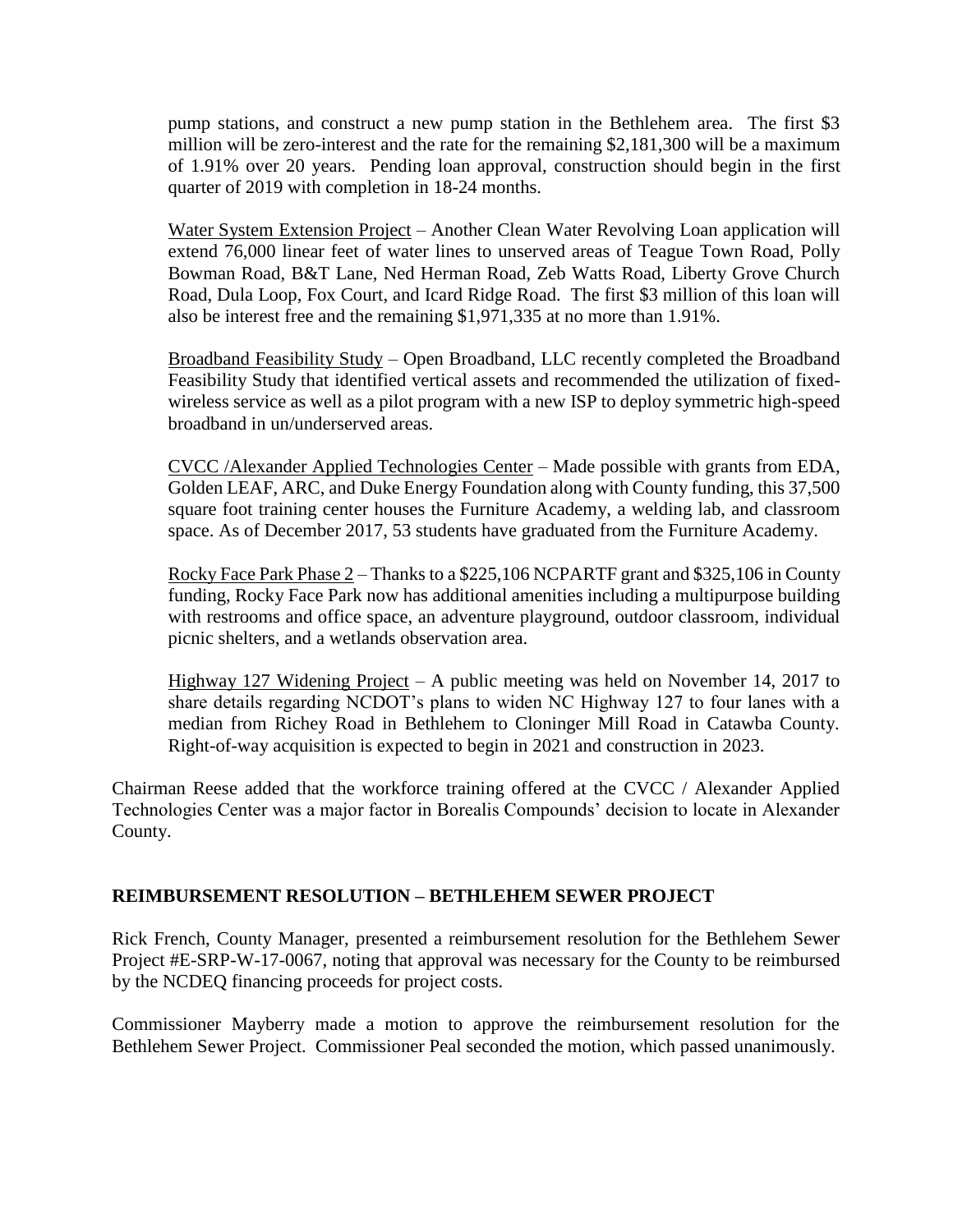#### **REIMBURSEMENT RESOLUTION – WATER SYSTEM EXTENSION PROJECT**

Rick French, County Manager, also presented a reimbursement resolution for the Water System Extension Project #H-SRP-D-17-0098, alluding to earlier statements regarding reimbursement from financing proceeds.

Commissioner Peal made a motion to approve the reimbursement resolution for the Water System Extension Project. Vice-Chairman Lail seconded the motion, which passed unanimously.

Commissioner Mayberry pointed out that this loan would be paid back with water user fees, not property or sales tax revenue. Vice-Chairman Lail agreed, also noting that only citizens that use the water pay the fees.

## **BOARD APPOINTMENTS & REAPPOINTMENTS**

Rick French, County Manager, requested the following appointment and reappointments:

Planning & Zoning Commission – Reappoint Don Harrington and Sam Davis, Jr. for two years.

Region E Adult Care & Nursing Home CAC – Reappoint Mary Inman for 3 years.

Equalization & Review Board – Reappoint Doug Ramsey, David Odom, Linda Barnette, Bobby Norton, and Donovan Douglas for one year.

WPCOG Sister Cities Association – Reappoint David Icenhour (alternate) for one year.

Finance Committee – Appoint Chairman Reese and Vice-Chairman Lail.

Commissioner Campbell made a motion to approve the appointments and reappointments as requested. Vice-Chairman Lail seconded the motion, which passed unanimously.

## **BUDGET ORDINANCE AMENDMENTS #32 - #35**

Rick French, County Manager, reviewed the purpose of Budget Amendments #32 - #35 as follows:

Budget Amendment #32 – To budget for the General Fund local match for the Borealis Compounds CDBG Building Reuse grant to be taken from the new sales tax (Article 44\*524) for economic development, public education, and community colleges.

Budget Amendment #33 – To increase the Bethlehem Sewer Fund annual budget for estimated costs of an engineering contract for surveying and easement for the Bethlehem Sewer Project using revenue from Article 44\*524.